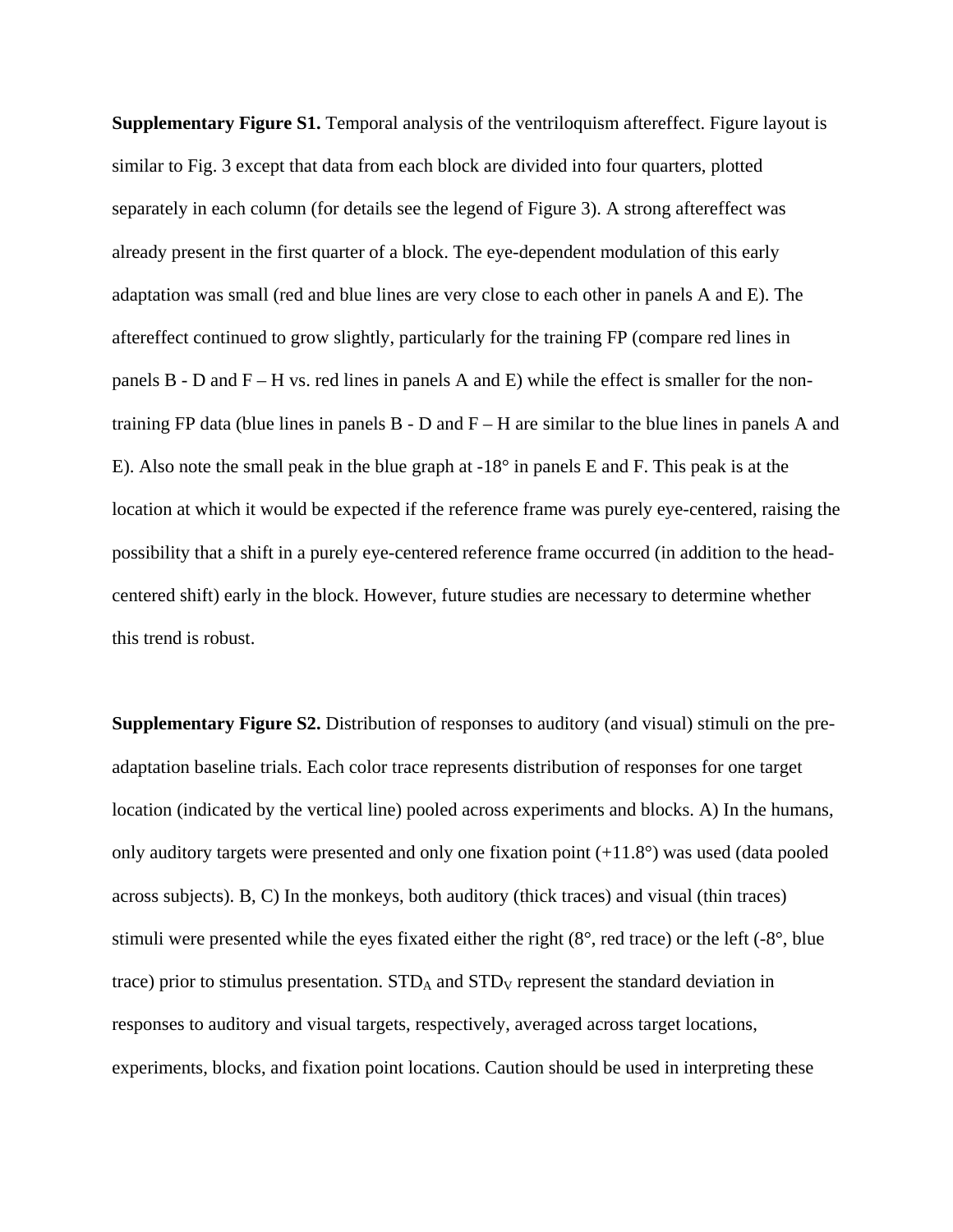response distributions, as no post-hoc eye coil calibration was applied to the data presented in this figure. Although the auditory saccades do undershoot the target locations, they undershoot the means of the distributions of visual saccades to the corresponding target by a considerably smaller degree. The means of the visual saccade distributions are assumed by calibration procedures to lie at the location of the target, so the true degree of undershooting is best estimated from a comparison of auditory to visual saccades.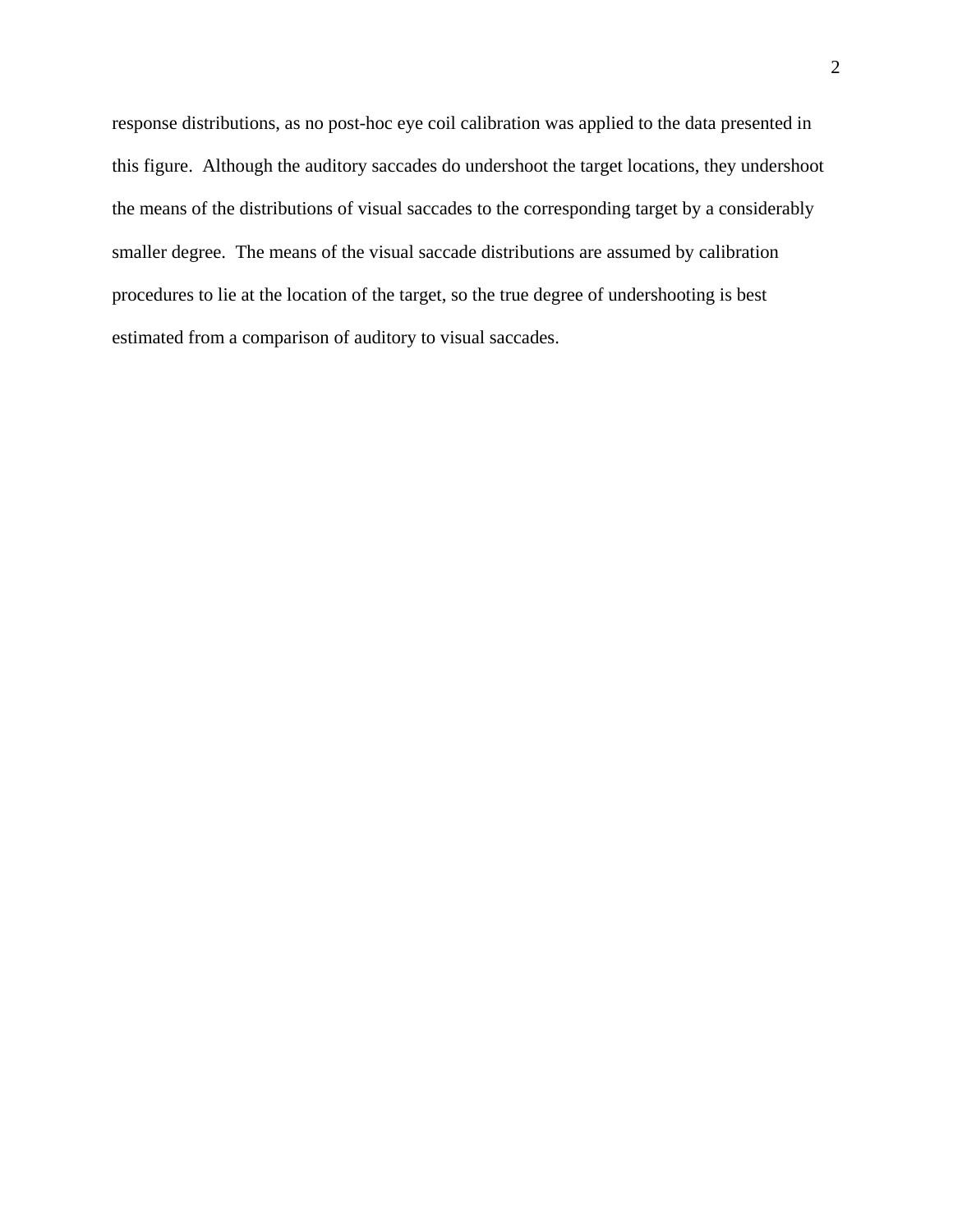